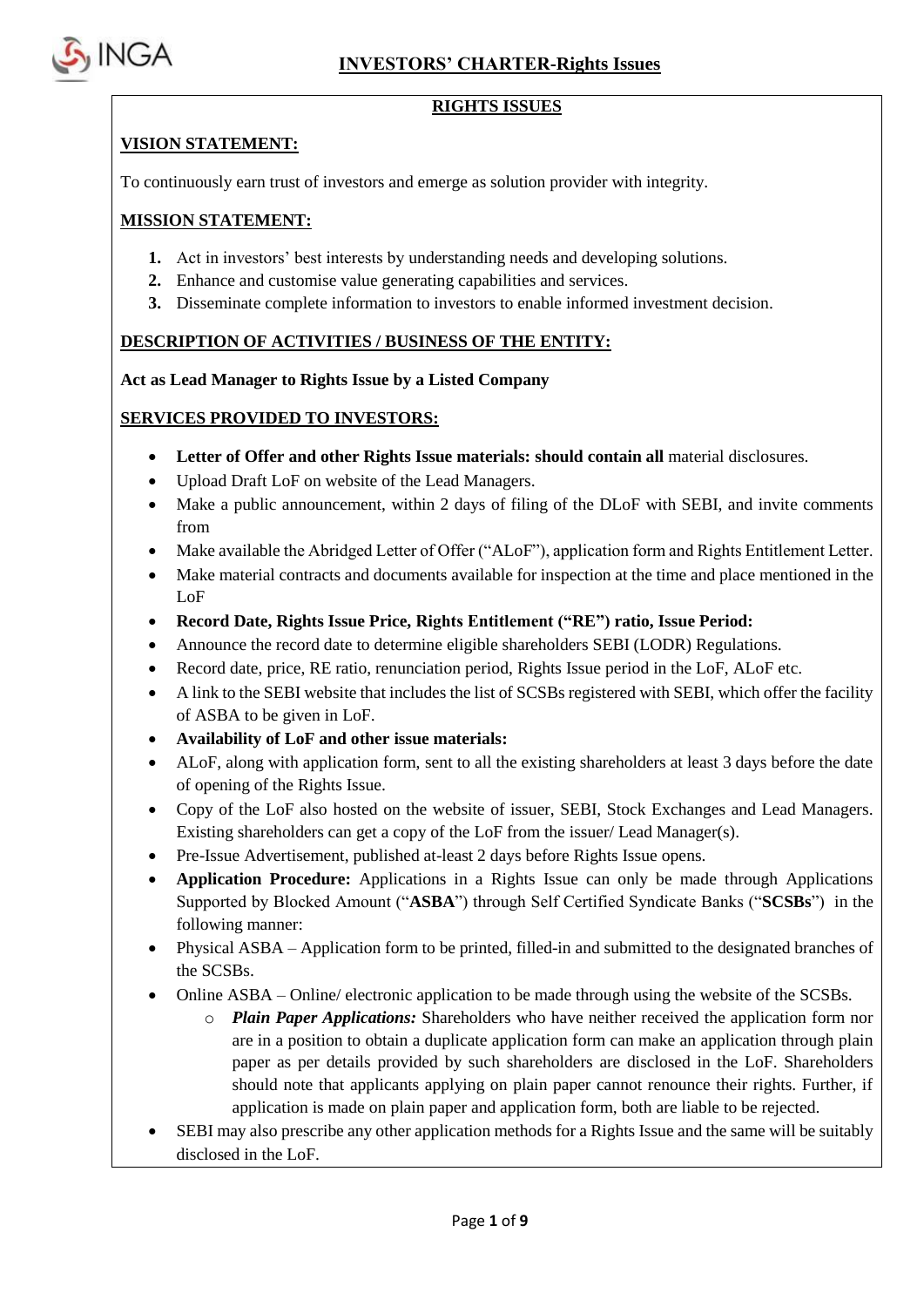

- **Credit of electronic REs:**
- A separate ISIN is created for REs and remains frozen till the issue opening date.
- REs credited to the demat account of the shareholders as on the record date, before the issue opening date.
- REs credited to suspense escrow account in cases where such as shares held in physical form, shares under litigation, frozen demat account, details of demat account not available, etc.
- **How can investors check their REs?:**
- Rights entitlement letter is sent to the shareholders and also available on the website of the Registrar.
- Receipt of credit message from NSDL/ CDSL.
- Demat statement from depository participant showing credit of REs.
- **Options available to shareholders relating to REs:**
- Apply to full extent of REs or for a part of the RE (without renouncing the other part)
- Apply for a part of RE and renounce the other part of the RE
- Apply for full extent of RE and apply for additional rights securities
- Renounce the RE in full
- **Trading in Electronic REs:** Investors can trade REs in electronic form during the renunciation period in the following manner:
- **On Market Renunciation:**
	- o Buy/ sell on the floor of the stock exchanges through a stock broker with T+2 rolling settlement.
	- o Closes 4 working days prior to the closure of the Issue.
- **Off Market Renunciation:**
	- o Buy/ sell using delivery instruction slips.
	- o To be completed in such a manner that the REs are credited to the demat account of the renouncees on or prior to the Rights Issue closing date.
- **Allotment procedure, Credit of Securities and Unblocking:**
- The allotment is made by the issuer as per the disclosures made in the LoF.
- Securities are allotted and/ or application monies are refunded or unblocked within such period as may be specified by SEBI and disclosed in the LoF.
- Allotment, credit of dematerialised securities, refunding or unblocking of application monies, as may be applicable, are done electronically.
- A post-issue advertisement with prescribed disclosures including details relating to subscription, basis of allotment, value and percentage of successful allottees, date of completion of instructions to SCSBs by the Registrar, date of credit of securities, and date of filing of listing application, etc. is released within 10 days from the date of completion of the various activities.
- **Investors should also note:**
- REs which are neither renounced nor subscribed, on or before the issue closing date will lapse and shall be extinguished after the Issue Closing Date.
- Investors who purchase REs from the secondary market must ensure that they make an application and block/ pay the Rights Issue price amount.
- No withdrawal of application is permitted after the issue closing date.
- All allotments of securities shall be made in the dematerialised form only.
- Physical shareholders are required to provide their demat account details to the Issuer/ Registrar to the Issue for credit of REs not later than 2 working days prior to issue closing date, such that credit of REs in their demat account takes place at least one day before issue closing date.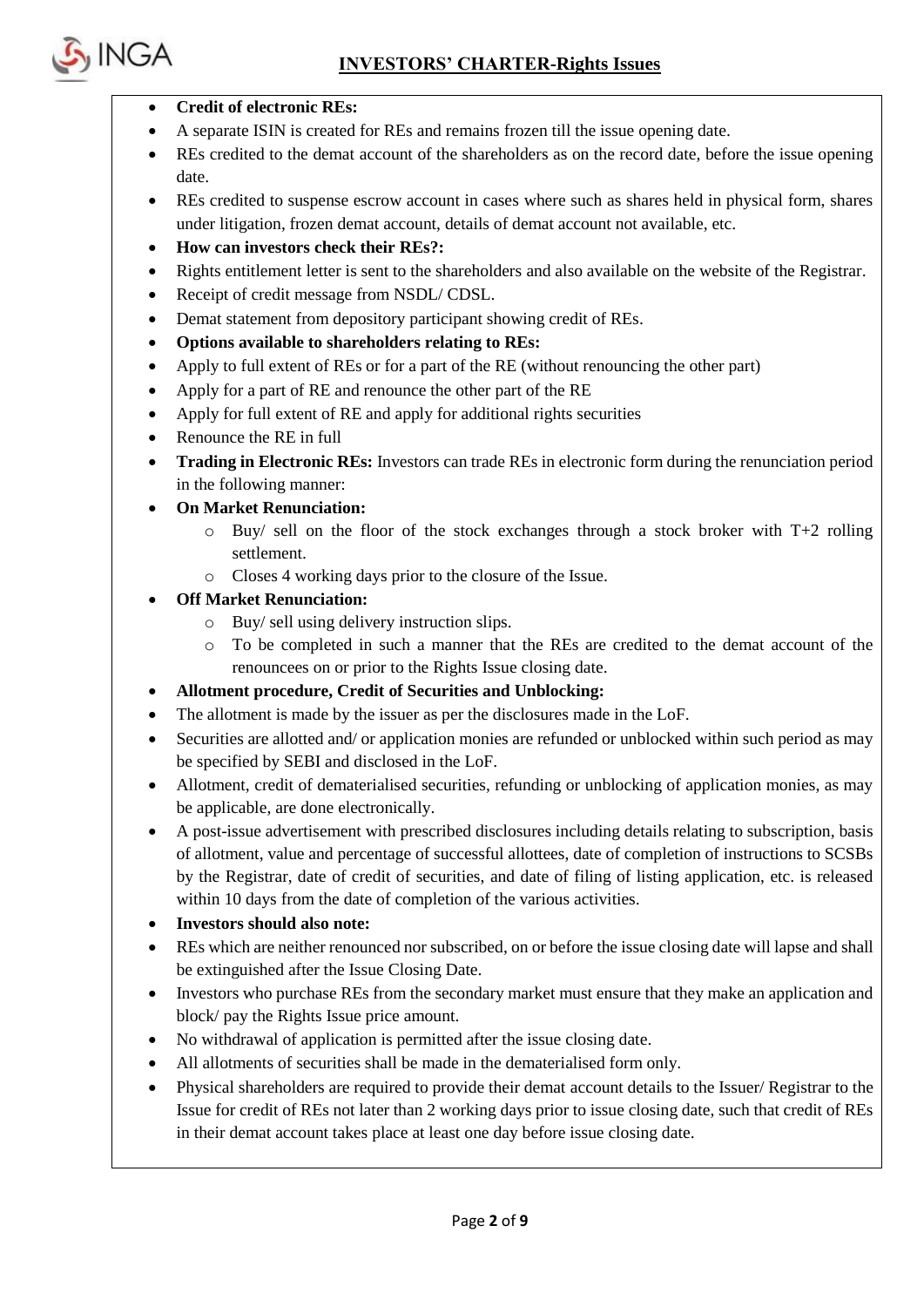

| <b>TIMELINES - RIGHTS ISSUES</b> |                                                                                                                                                     |                                                                                                           |                                                                                                                                                                                                                                          |  |  |
|----------------------------------|-----------------------------------------------------------------------------------------------------------------------------------------------------|-----------------------------------------------------------------------------------------------------------|------------------------------------------------------------------------------------------------------------------------------------------------------------------------------------------------------------------------------------------|--|--|
| Sr.<br>No.                       | <b>Activity</b>                                                                                                                                     | <b>Timeline for which activity</b><br>takes place                                                         | Information where available/<br><b>Remarks</b>                                                                                                                                                                                           |  |  |
| $\mathbf{1}$                     | Filing of DLoF by Issuer<br>for public comments (if<br>not a fast track Rights<br>Issue)                                                            | DLoF made public for at-<br>least 21 days from the date of<br>filing the DLoF                             | Websites of SEBI, Stock<br><b>Exchanges, Lead Managers</b>                                                                                                                                                                               |  |  |
| $\mathfrak{2}$                   | <b>Public Announcement</b><br>w.r.t. DLoF filing and<br>inviting the public to<br>provide comments in<br>respect of the disclosures<br>made in DLoF | Within 2 days of filing of the<br>DLoF with SEBI                                                          | Newspaper - english, hindi, regional<br>(at the place where the registered<br>office of the Issuer is situated)                                                                                                                          |  |  |
| 3                                | <b>Record Date</b>                                                                                                                                  | Advance notice of at-least 3<br>working days (excluding the<br>date of intimation and the<br>Record Date) | Websites of Stock Exchanges;<br>Record Date also disclosed in LoF,<br>ALoF, Application Form, Pre-Issue<br>Advertisement                                                                                                                 |  |  |
| $\overline{4}$                   | Dispatch of ALoF along<br>with Application Form<br>and RE Letter                                                                                    | Must be completed at-least 3<br>days before the date of<br>opening of the issue                           | Dispatched through registered post<br>or speed post or by courier service<br>or by electronic transmission                                                                                                                               |  |  |
| 5                                | Pre-Issue Advertisement                                                                                                                             | At-least 2 days before the<br>date of opening of the issue                                                | Newspaper Advertisement (english,<br>hindi, regional) with information<br>such details of date of completion<br>of dispatch of ALoF and<br>Application Form; obtaining<br>duplicate Application Forms, (c)<br>application procedure etc. |  |  |
| 6                                | Availability of electronic<br>copy Application Form<br>and ALoF                                                                                     | Before issue opening                                                                                      | Websites of Stock Exchanges,<br>Registrar to Issue and SCSBs                                                                                                                                                                             |  |  |
| $\tau$                           | Availability of LoF                                                                                                                                 | Typically uploaded on the<br>same day as filing with the<br><b>Stock Exchanges</b>                        | Website of Issuer, SEBI, Stock<br>Exchanges and Lead Managers.<br>Existing shareholders can also<br>request for copy of the LoF and the<br>same shall be provided by the<br>issuer/Lead Manager(s)                                       |  |  |
| 8                                | <b>Rights Entitlement</b><br>Information                                                                                                            | $\overline{\phantom{0}}$                                                                                  | RE Information available in RE<br>Letter sent to shareholders,<br>available on Registrar's website,<br>credit message from NSDL/CDSL<br>when electronic REs are credited<br>and demat statement from<br>depository.                      |  |  |
| 9                                | Credit of Rights<br>Entitlement to the demat<br>account of the<br>shareholders as on Record<br>Date                                                 | Before the issue opening date                                                                             | Credit message from NSDL/CDSL<br>(e-mail/SMS); Demat statement<br>from depository participant<br>showing credit of REs; Last date for<br>credit of REs mentioned in LoF.                                                                 |  |  |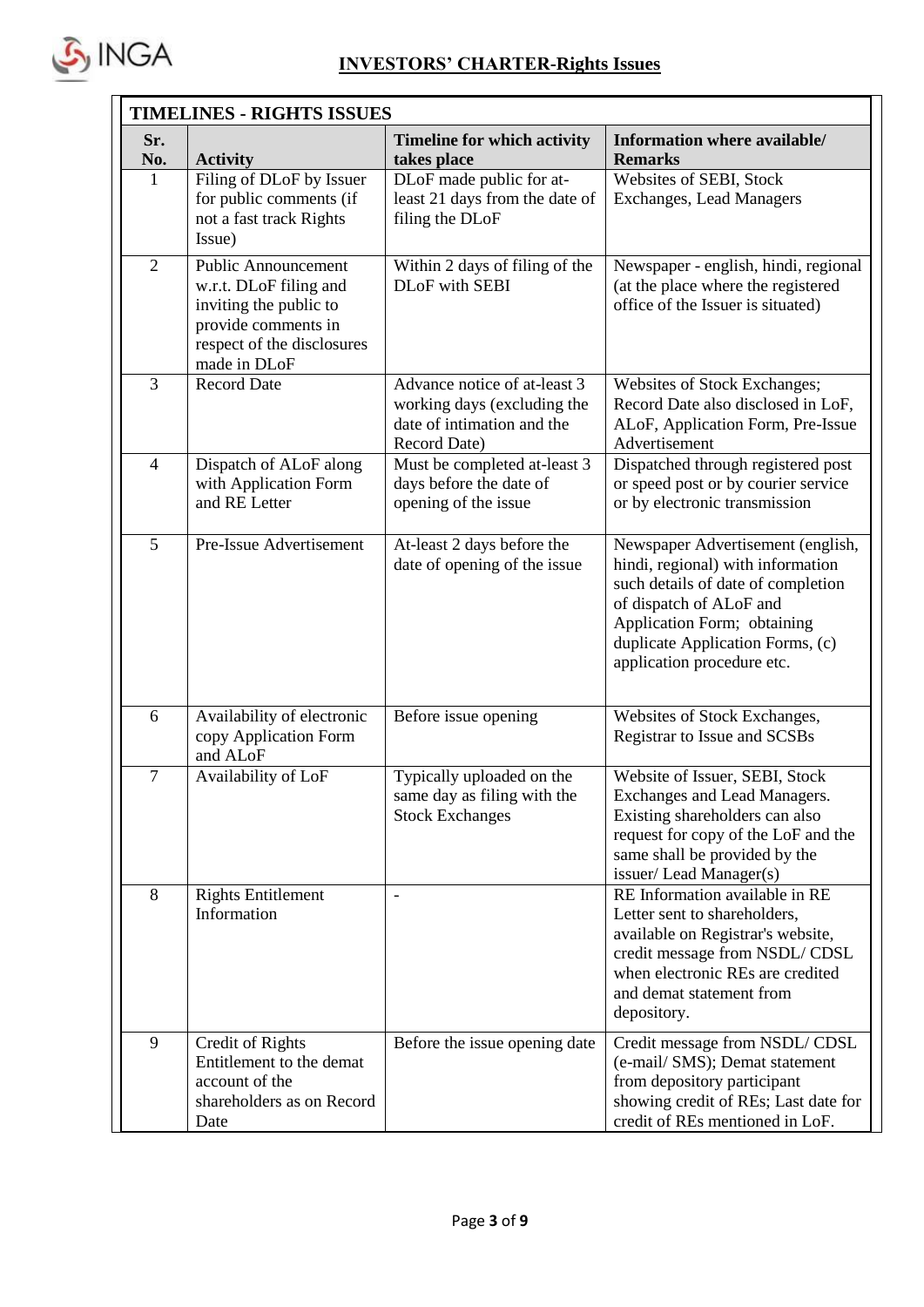

| 10 | Issue opening date                                                                                                 | Difference of at-least 3 days<br>between dispatch of the<br>ALoF alongwith Application<br>Form and issue opening date<br>+ at-least 2 days between<br>issue of Pre-Issue<br>Advertisement and issue<br>opening date | Stock Exchange website;<br>Disclosure made in LoF, ALoF,<br>Application Form, Pre-Issue<br>Advertisement                                                                                                                                                                                                                                                                                      |
|----|--------------------------------------------------------------------------------------------------------------------|---------------------------------------------------------------------------------------------------------------------------------------------------------------------------------------------------------------------|-----------------------------------------------------------------------------------------------------------------------------------------------------------------------------------------------------------------------------------------------------------------------------------------------------------------------------------------------------------------------------------------------|
| 11 | <b>On Market Renunciation</b>                                                                                      | 4 working days prior to issue<br>closing date                                                                                                                                                                       | Information on the procedure for<br>On Market Renunciation disclosed<br>in LoF; Last date for On Market<br>Renunciation disclosed in LoF,<br>Application Form alongwith ALoF,<br>Pre-Issue Advertisement                                                                                                                                                                                      |
| 12 | <b>Off Market Renunciation</b>                                                                                     | REs must be credited to the<br>demat account of the<br>renouncees on or prior to the<br>issue closing date                                                                                                          | Information on the procedure for<br>Off Market Renunciation disclosed<br>in LoF; Disclosure that REs must be<br>credited to the demat account of the<br>renouncees on or prior to the issue<br>closing date in LoF                                                                                                                                                                            |
| 13 | Physical shareholders (if<br>any) can provide their<br>demat account details to<br>Issuer/Registrar                | 2 days prior to issue closing<br>date                                                                                                                                                                               | Disclosure made in LoF                                                                                                                                                                                                                                                                                                                                                                        |
| 14 | Credit of REs of demat<br>accounts of Physical<br>Shareholders, as provided<br>by them to the Issuer/<br>Registrar | 1 day prior to issue closing<br>date                                                                                                                                                                                | Disclosure made in LoF; Intimation<br>of credit by e-mail/ SMS                                                                                                                                                                                                                                                                                                                                |
| 15 | Withdrawal/ Cancellation<br>of bids                                                                                | Issue closing date                                                                                                                                                                                                  | Disclosure made in LoF                                                                                                                                                                                                                                                                                                                                                                        |
| 16 | Issue closing date                                                                                                 | Rights Issue kept open for a<br>minimum period of 15 days<br>and maximum period of 30<br>days                                                                                                                       | Stock Exchange website;<br>Disclosure made in LoF, ALoF,<br>Application Form, Pre-Issue<br>Advertisement                                                                                                                                                                                                                                                                                      |
| 17 | Credit of securities,<br>allotment status and<br>allotment advice                                                  | Within 15 days from issue<br>closing date                                                                                                                                                                           | Credit confirmation by e-mail/ SMS<br>from depository; Allotment advice<br>through electronic/physical<br>intimations                                                                                                                                                                                                                                                                         |
| 18 | Lapsed REs are<br>extinguished and ISIN for<br>REs is permanently<br>deactivated                                   | On completion of allotment,<br>the ISIN for REs is<br>deactivated in the depository<br>system by the depositories                                                                                                   | REs which are neither renounced<br>nor subscribed by shareholders,<br>shall lapse after closure of the Issue.<br>Issuer shall ensure that lapsed REs<br>are extinguished from depository<br>system once securities are allotted<br>pursuant to the Issue. Once<br>allotment is done, the ISIN for REs<br>shall be permanently deactivated in<br>the depository system by the<br>depositories. |
| 19 | <b>Unblocking ASBA</b><br>Accounts/refunds                                                                         | Within 15 days from issue<br>closing date                                                                                                                                                                           | In case of any delay in giving the<br>instructions, the Issuer shall<br>undertake to pay interest at the rate<br>of 15% per annum to the                                                                                                                                                                                                                                                      |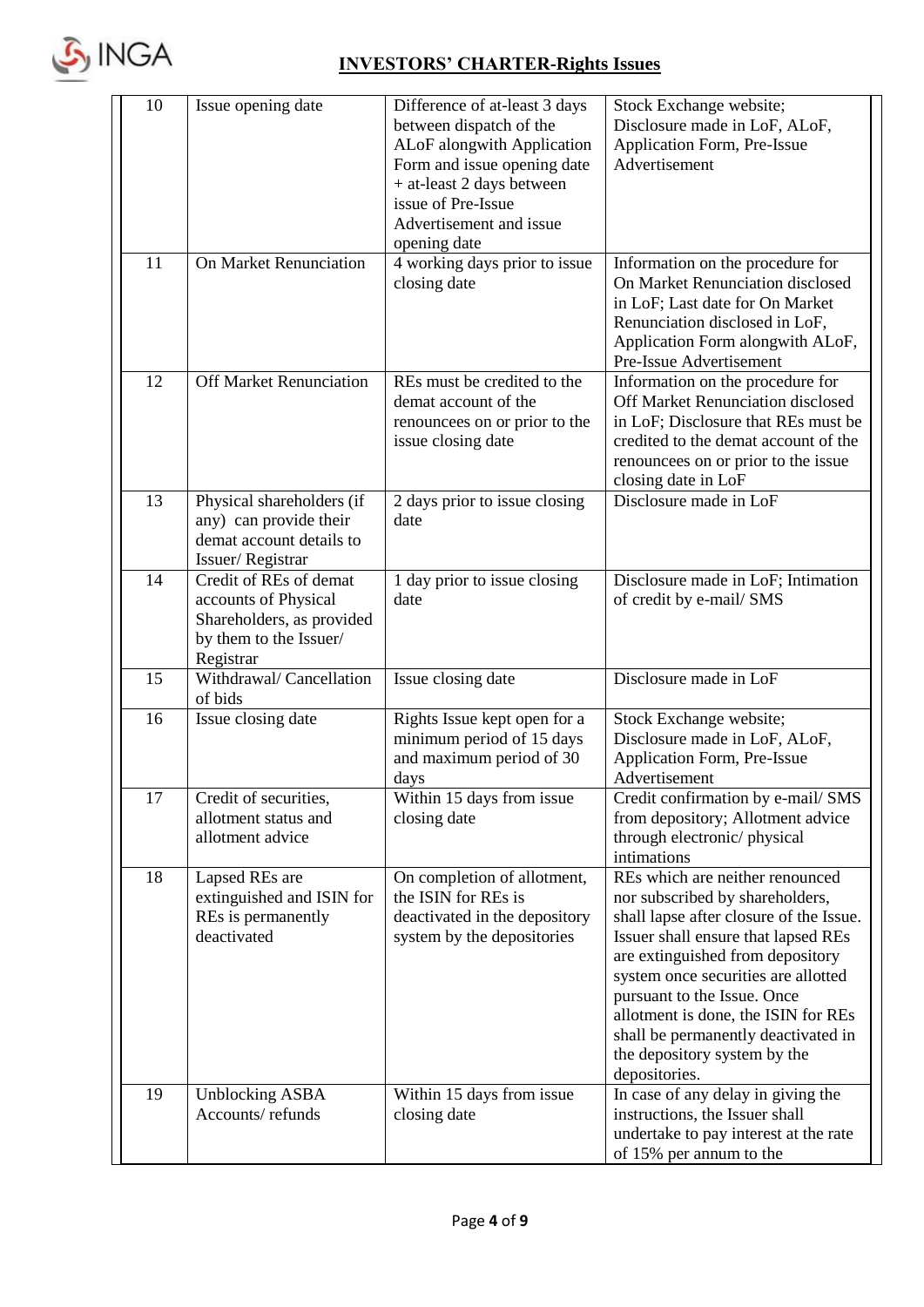

|    |                                                                       |                                                                                         | shareholders within such time as<br>disclosed in the LoF                                                        |
|----|-----------------------------------------------------------------------|-----------------------------------------------------------------------------------------|-----------------------------------------------------------------------------------------------------------------|
| 20 | Commencement of<br>trading                                            | Typically the working day<br>after the date of credit of<br>securities to the allottees | Notices posted on websites of Stock<br>Exchanges                                                                |
| 21 | Post issue advertisement<br>on subscription and basis<br>of allotment | Within 10 days from the date<br>of completion of the various<br>activities              | Newspaper - english, hindi, regional<br>(at the place where the registered<br>office of the Issuer is situated) |

## **RIGHTS OF INVESTORS**

- Receive transferable and transmittable rights shares that rank *pari passu* in all respects with the existing shares of the Issuer Company.
- Receive ALoF with Application Form prior to Issue Opening Date.
- Receive REs in dematerialized form prior to Issue Opening Date.
- Receive allotment advice and letters intimating unblocking of ASBA account or refund (if any).
- Existing shareholder has the right to request for a copy of LoF and the same shall be provided by the Issuer/ Lead Manager.
- All such rights as may be available to a shareholder of a listed public company under the Companies Act, the Memorandum of Association and the Articles of Association.

### **DO's and DON'Ts FOR INVESTORS**

### **DO's:**

- Carefully read through and fully understand the LoF, ALoF, Application Form, rights entitlement letters, application procedure and other issue related documents, and abide by the terms and conditions.
- Ensure accurate updation of demographic details with depositories including the address, name, investor status, bank account details, PAN, e-mails addresses, contact details etc.
- Have/ open an ASBA enabled bank account with an SCSB, prior to making the Application.
- Ensure demat/ broking account is active.
- Provide necessary details, including details of the ASBA Account, authorization to the SCSB to block an amount equal to the Application Money in the ASBA Account mentioned in the Application Form, and also provide signature of the ASBA Account holder (if the ASBA Account holder is different from the Investor).
- All Investors including Renouncees, must mandatorily invest in the Issue through the ASBA process only and/ or any other mechanism as prescribed by SEBI and disclosed in the LoF/ ALoF.
- In case of non-receipt of Application Form, request for duplicate Application Form or make an application on plain paper.
- Submit Application Form with the designated branch of the SCSBs before the Issue Closing Date with correct details of bank account and depository participant
- Ensure that sufficient funds are available in the ASBA account before submitting the same to the respective branch of SCSB.
- Ensure an acknowledgement is received from the designated branch of SCSB for submission of the Application Form in physical form.
- All Investors should mention their PAN number in the Application Form, except for Applications submitted on behalf of the Central and the State Governments, residents of Sikkim and the officials appointed by the Courts.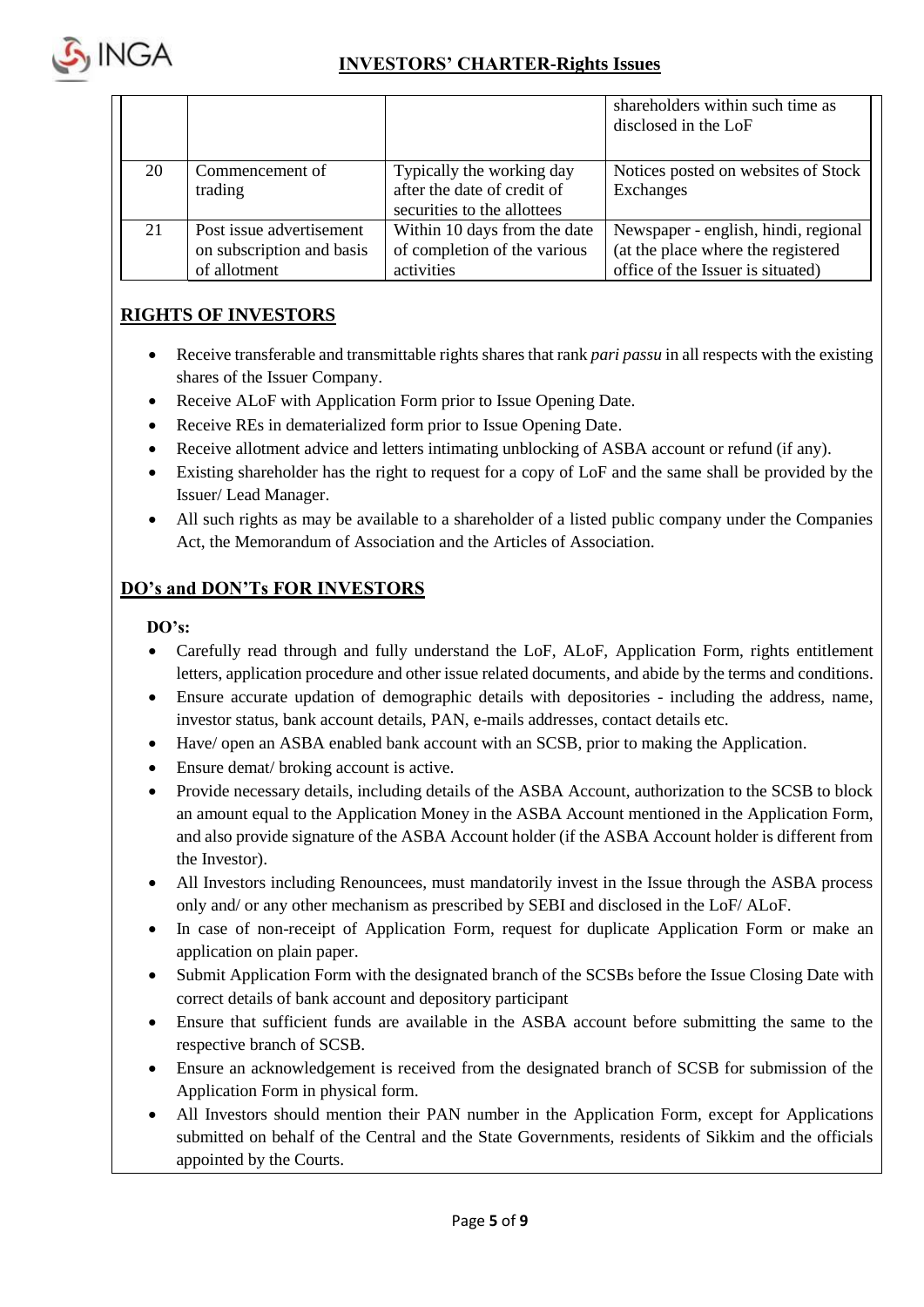

- Ensure that the name(s) given in the Application Form is exactly the same as the name(s) in which the beneficiary account is held with the Depository Participant.
- Trading of REs should be completed in such a manner that they are credited to the demat account of the renouncees on or prior to the Rights Issue closing date.
- Investors who purchase REs from the secondary market must ensure that they make an application and block/ pay the Rights Issue price amount.
- All communication in connection with application for the rights shares, including any change in address of the Investors should be addressed to the Registrar prior to the date of allotment quoting the name of the first/ sole Investor, folio numbers/ DP Id and Client Id. Further, change in address should also be intimated to the respective depository participant.
- In case the Application Form is submitted in joint names, ensure that the beneficiary account is also held in same joint names and such names are in the sequence in which they appear in the Application Form.
- Investors holding Equity Shares in physical form, who have not provided the details of their demat account to the Issuer Company or the RTA, are required to provide such details to the RTA, no later than two working days prior to the Issue Closing Date to enable the credit of their REs by way of transfer from the suspense Demat escrow account to their respective Demat accounts, at least one day before the Issue Closing Date.
- Investors may withdraw their Application at any time during Issue Period by approaching the SCSB where application was submitted.
- Sign and/ or submit all such documents and do all such acts that are necessary for allotment of Rights shares in the Issue.
- Provide accurate information and investor details while filing for investor complaints/ grievances.

### **DON'Ts**

- Investors should not apply on plain paper after submitting CAF to a designated branch of the SCSB.
- Investor should not pay the application money in cash, by cheque, demand draft, money order, pay order or postal order.
- Physical Application Forms should not be sent to the Lead Manager/ Registrar/ to a branch of the SCSB which is not a designated branch; instead those are to be submitted only with a designated branch of the SCSB.
- GIR number should not be provided instead of PAN as the application is liable to be rejected.
- Do not apply with an ASBA account that has been used for five or more Applications.
- Do not instruct the SCSBs to release the funds blocked under the ASBA process.
- Investors cannot withdraw their Application post the Issue Closing Date.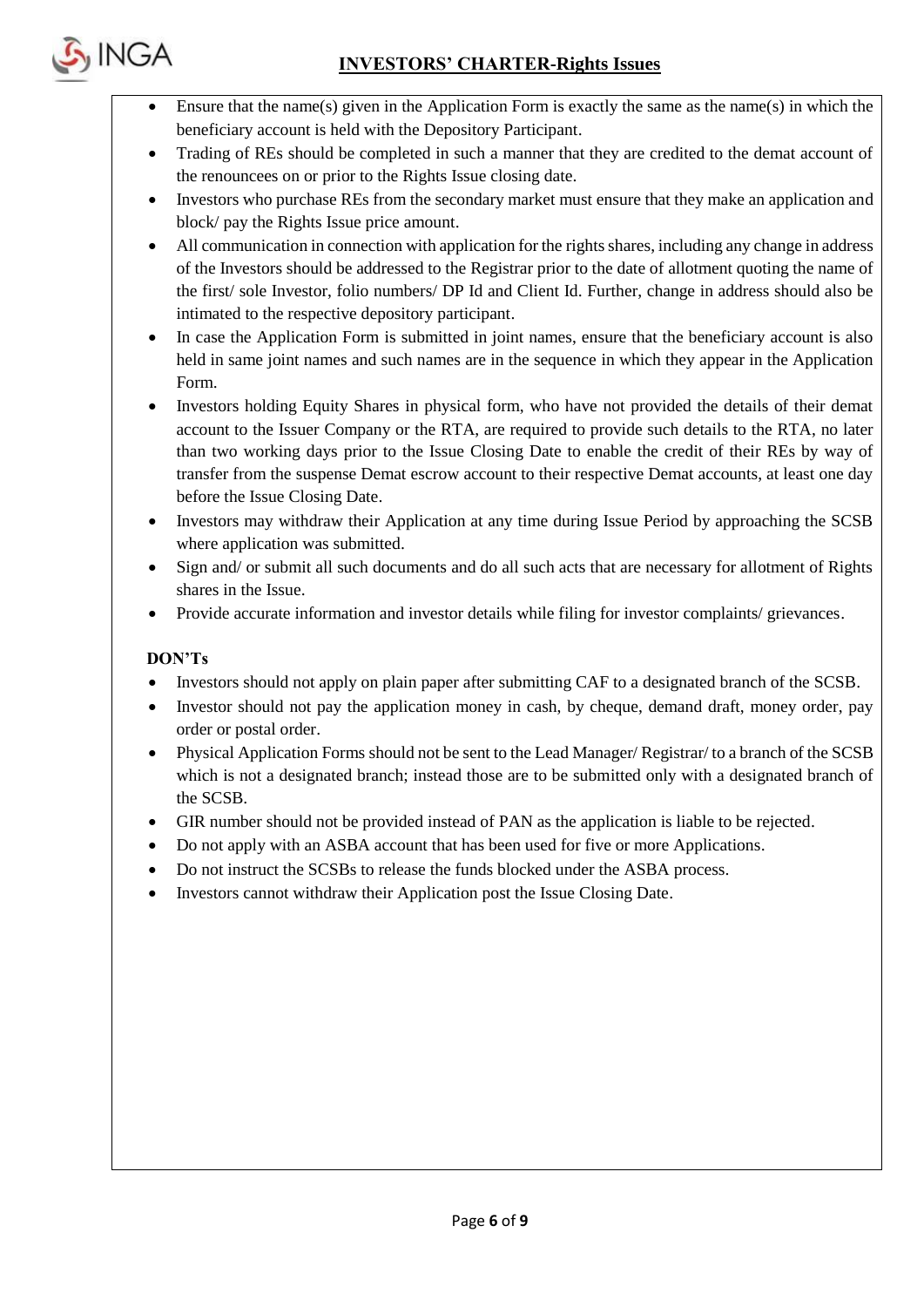



### **TIMELINES FOR RESOLUTION OF INVESTOR GRIEVANCES- RIGHTS ISSUES**

|   | $Sr. No$ Activity                                                                                                                                                             | No. of calendar days |
|---|-------------------------------------------------------------------------------------------------------------------------------------------------------------------------------|----------------------|
|   | Investor grievance received by the lead manager                                                                                                                               | ᅲ                    |
| 2 | Lead Manager to the offer to identify the concerned<br>intermediary and it shall be endeavoured to forward the<br>grievance to the concerned intermediary/ies on T day istelf | $T+1$                |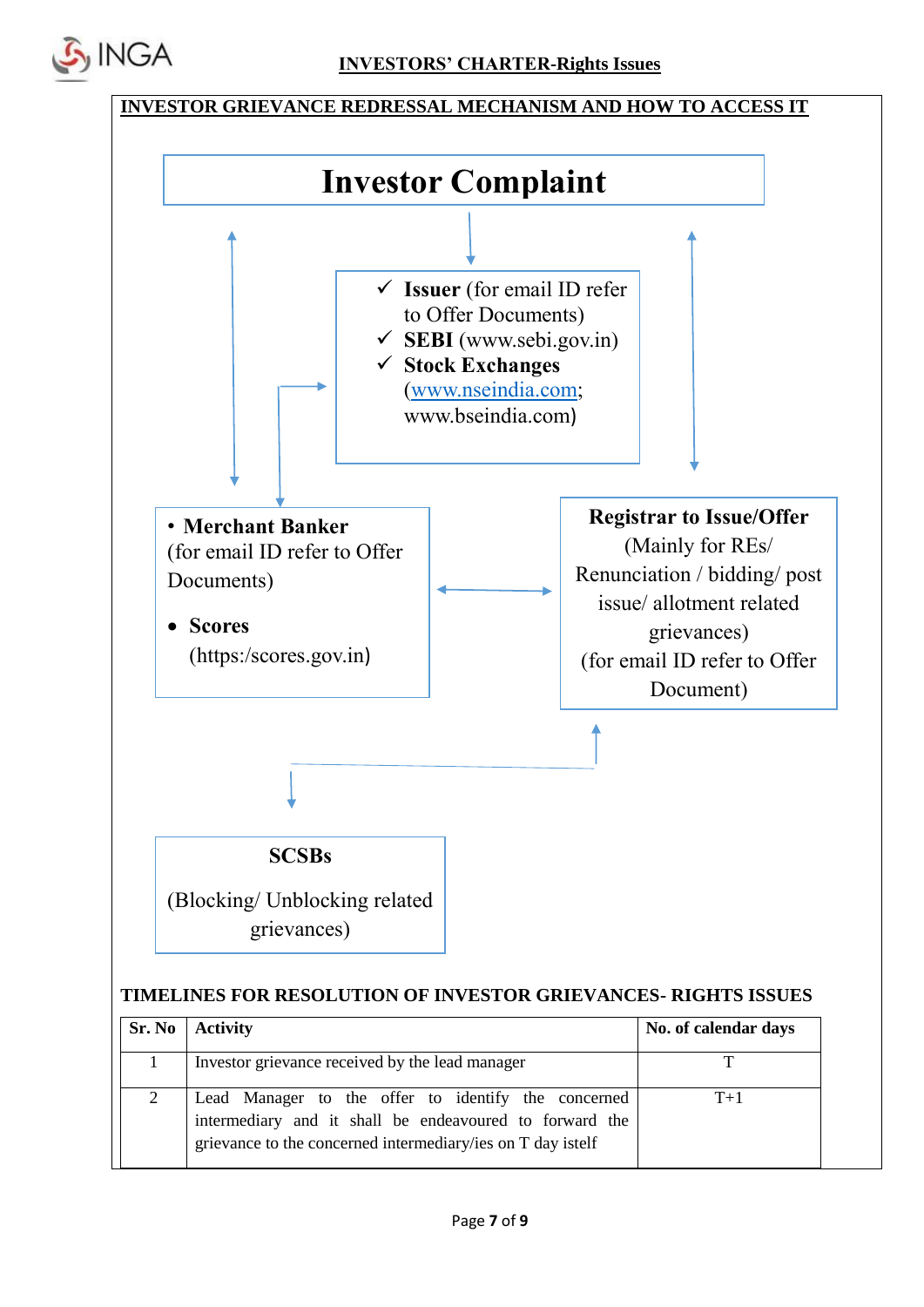

| 3              | The concerned intermediary/ies to respond to the lead manager                             |                 |
|----------------|-------------------------------------------------------------------------------------------|-----------------|
|                | with an acceptable reply                                                                  |                 |
| $\overline{4}$ | Investor may escalate the pending grievance, if any, to a senior                          | $T + 21$        |
|                | officer of the lead manager of rank of Vice President or above                            |                 |
| 5              | Lead manager, the concerned intermediary/ies and the investor                             | Between T and X |
|                | shall exchange between themselves additional information                                  |                 |
|                | related to the grievance, wherever required                                               |                 |
| 6              | LM to respond to the investor with the reply                                              | Upto $X+3$      |
|                | Best efforts will be undertaken by lead manager to respond to the grievance within $T+30$ |                 |

#### **Nature of investor grievance for which the aforesaid timeline is applicable**

- 1. Delay in unblocking of funds
- 2. Non allotment/ partial allotment of securities
- 3. Non receipt of securities in demat account
- 4. Amount blocked but application not made
- 5. Application made but amount not blocked
- 6. Any other grievance as may be informed from time to time

#### **Mode of receipt of investor grievance**

The following modes of receipt will be considered valid for processing the grievances in the timelines discussed above

- 1. Letter from the investor addressed to the lead manager at its address mentioned in the offer document, detailing nature of grievance, details of application, details of bank account, date of application etc
- 2. E-mail from the investor addressed to the lead manager at its e-mail address mentioned in the offer document, detailing nature of grievance, details of application, details of bank account, date of application etc
- 3. On SEBI Complaints Redress System (SCORES) platform.

#### **Nature of enquiries for which the Lead manager shall endeavour to resolve such enquiries/ queries promptly during the issue period.**

- 1. Availability of application form, ALoF
- 2. Availability of offer document
- 3. Credit and trading in Res; Options available to shareholders relating to REs
- 4. Process for participating in the issue/ mode of payments
- 5. List of SCSBs
- 6. Record Date, Rights Issue Price, RE ratio, Issue Period, date of allotment, date of listing
- 7. Technical setbacks in services provided by SCSBs/ other payment mechanisms
- 8. Any other query of similar nature

### **RESPONSIBILITIES OF INVESTORS**

- Read the LoF, ALoF, application form, rights entitlement letters and other issue related literature carefully and fully before investing, including the risk factors section.
- Fully understand the terms of investment and timelines involved in the issue process as disclosed in the LoF, ALoF, application form, and issue related literature.
- Consult his or her own tax consultant with respect to the specific tax implications arising out of their participation in the issue.